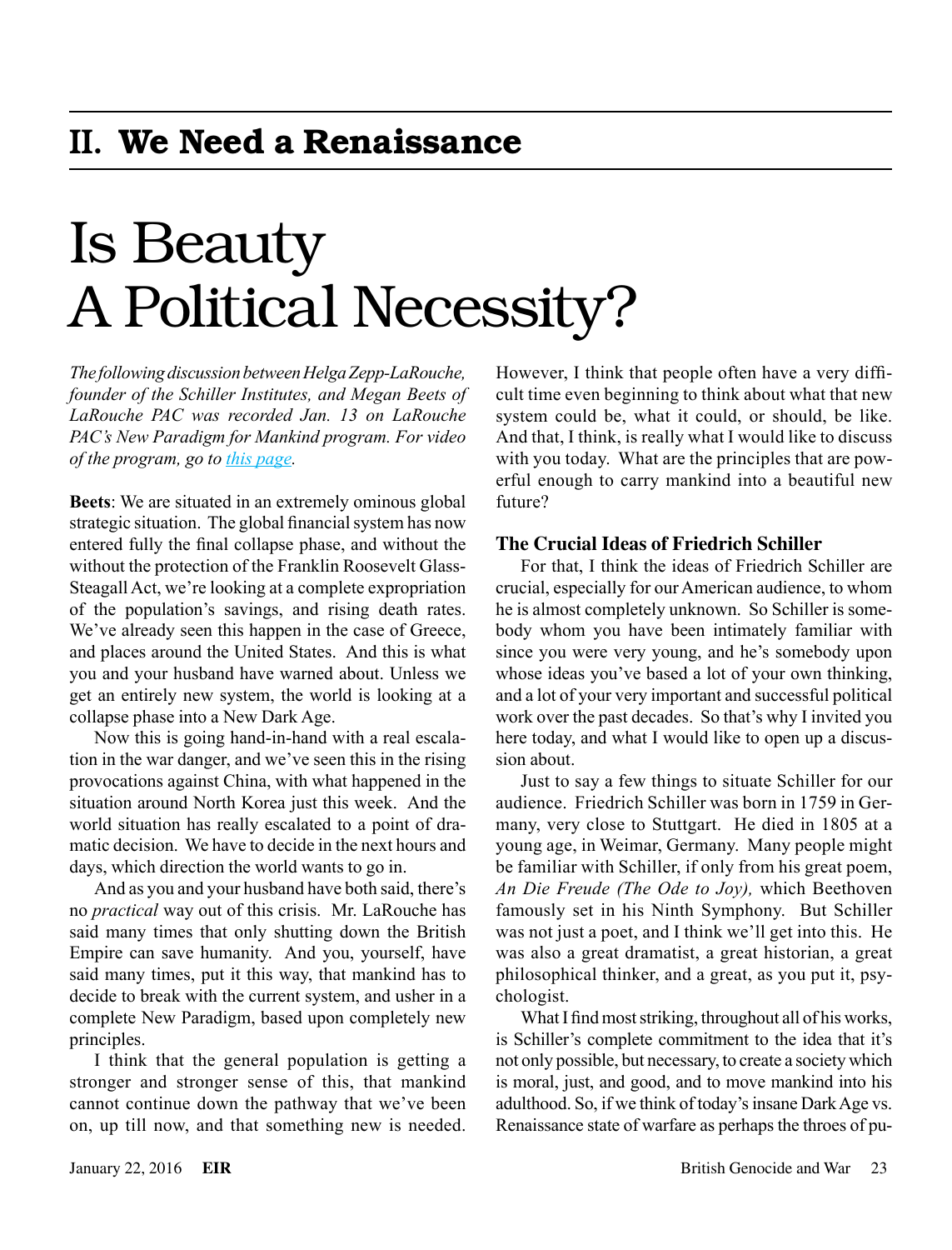

*Helga Zepp-LaRouche at the founding conference of the Schiller Institute on July 3, 1984. To her left is Lyndon LaRouche and the Institute's Musical Director, John Sigerson.*

berty of mankind, it is possible for mankind to put that state behind him and move into his adulthood.

But this idea, I think, for people living, especially in the Trans-Atlantic area, is so far removed from what they see around them, that it's difficult to grasp that this is even possible.

#### **How Can We Get Out of This Dark Age**

**Zepp-LaRouche**: Well, I think, from my standpoint, the image of man which Friedrich Schiller developed in the most beautiful way—I don't know any thinker, internationally, in any culture, who has designed a more beautiful image of what man can be. And given the fact that we are living in a Dark Age, as you've just correctly mentioned, where barbarism and degeneracy is prevalent, I think he is probably the most immediately needed antidote to that.

Because, when the French Revolution failed in Europe, in the time of Schiller, you had had the American Revolution, and that was what all great republicans were looking towards. They were hoping that they could overturn the oligarchical system in Europe, and replace it with one modeled on the American Revolution.

The beginning of the French Revolution was hope-

fully going in this direction, but then when the Jacobin terror took over, that hope vanished. And at that point Schiller wrote the *Aesthetical Letters*, because he said, "How could it be that such a pregnant moment, such a moment full of opportunity, failed?" And he developed the idea of an aesthetical education of man, because he said, "This great moment had found a little people." The objective condition for political change was there, but the subjective moral condition was lacking, and therefore, he said, "From now on, all improvement in politics must come through the ennoblement of the individual."

And that is one of my deepest convictions for today: that if you don't make people better people, then there is no way you can improve the political situation. Because you can have different democratic arrangements, different coalitions, but if the people become worse,—and they're becoming worse right now,—then the vector of development goes downhill. So Schiller then, in these *Aesthetical Letters*, said, "But where should the improvement of people come from, when the governments are corrupt?" That's for sure a condition we have today. He added, "and if the masses are degenerate and depraved"; that's also a condition we have today.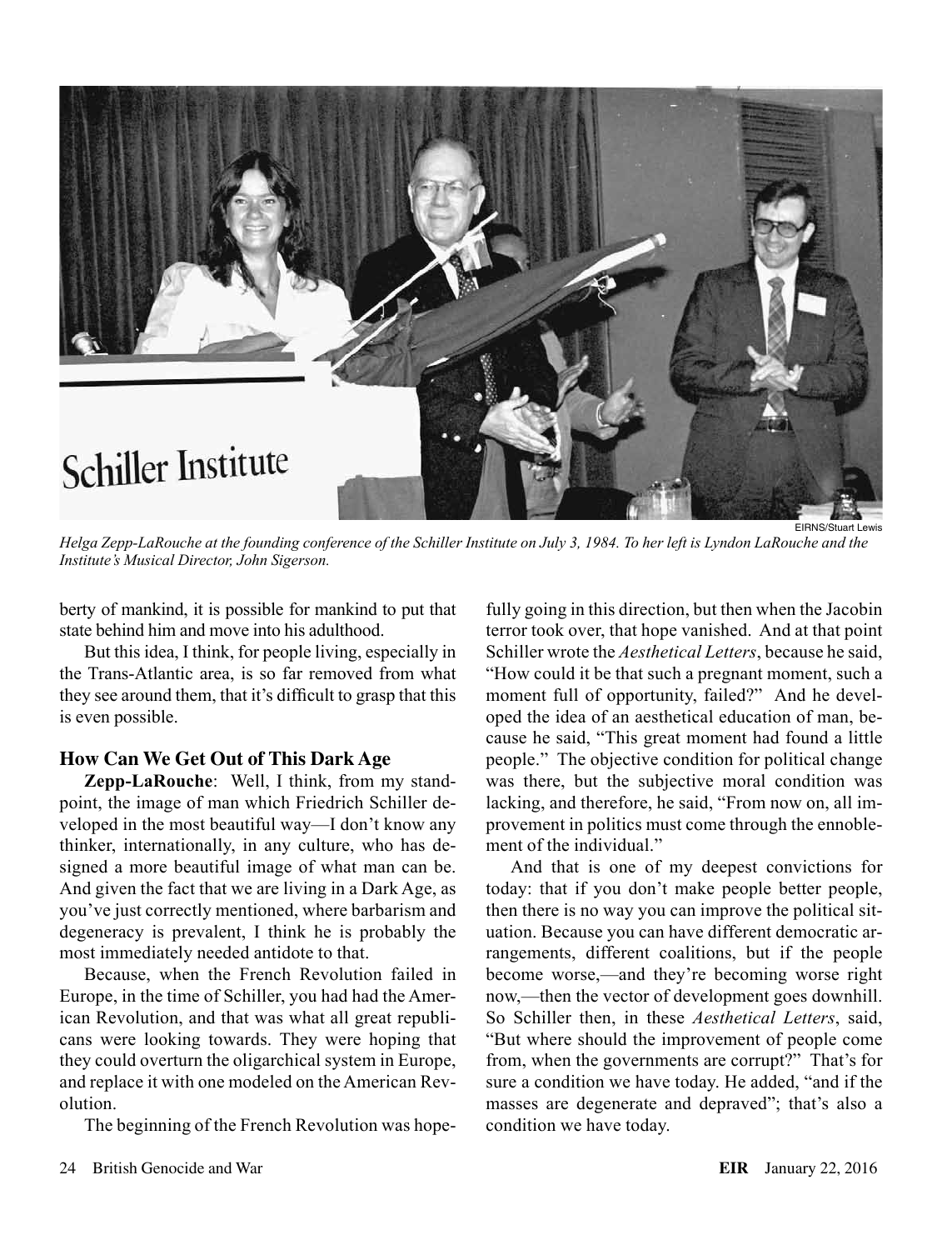# Classical Art for People To Ennoble Themselves

So he then came to the very surprising answer for some people surprising,—that the only way you can get better people, to get them to ennoble themselves, is through great Classical Art. And that is exactly the conclusion we have come to: that if you do not appeal to that higher identity in the human mind, which each human being is capable of having, you can't succeed.

That was another idea of Schiller. He said, "Each person has an ideal person inside him, and it is the great task of his existence, or her existence, to fulfill that great potential, and make that ideal person, which potentially is inside everybody, identical with the real person."

And I find this also a very beautiful answer to the idea of, Why are we here? Why are we on the planet Earth? What is the purpose of our existence? And to improve ourselves to become as close as possible to that ideal person inside ourselves, and use that then, to improve the progression of mankind, in general, which is one of the other goals Schiller set. For example, in the very beautiful writing about the laws of Solon and Lycurgus, he said that the purpose of mankind is progress, which is very simple, but I think ...

**Beets**: But it's very controversial for today.

**Zepp-LaRouche**: Oh yes. Yes. So I'm as enthusiastic about Schiller as I was when I was a schoolgirl.

## **The Inalienable Rights of Man**

**Beets**: In 1984, you founded the Schiller Institute, and one of the founding documents was "The Inalienable Rights of Man," which was a very slightly altered version of the American Declaration of Independence. Since that time, with the Schiller Institute you've led tremendous political and cultural work in countries around the world, not only countries in the so-called Western World. So maybe you could just say something about the importance of having based the Schiller Institute and the political work on Schiller, and what that's opened up.

**Zepp-LaRouche**: Well, the Schiller Institute idea was to found an institute to improve foreign relations, relations among states, because I thought that the condition of international relations was terrible. It's based on subversion, on coups, on interventionism, on all kinds of terrible things. So, I had the idea that the only way you can have a foreign policy which is really adequate to the dignity of man, is to relate to the best tradition of the other country.

In other words, when I'm relating to Americans, I want to relate to Lincoln, or to John Quincy Adams, or some of the great Presidents. When people relate to Germany, I don't want them to reduce history to twelve years of the bottom, but I want them to think of the high points of Cusanus, of Kepler, Leibniz, Schiller, Beethoven—and with all other countries, as well. When I then thought, who would be the best person to give that idea a name? I found that it was Friedrich Schiller. So I think that the very idea of the aesthetical education of man as the absolutely most important ingredient in world politics today, is as relevant now as it was then.

**Beets**: Could you say more about what is aesthetical education? What does that mean, and is Schiller the only one who's spoken about it?

## **Overcoming Aristotle**

**Zepp-LaRouche**: That is not quite true. The idea of an aesthetical education developed slowly. It was actually an answer to Aristotle, really, because Aristotle said the actor should get on the stage and act out his feelings. When he plays an angry person, he should be angry. When he plays a sad person, he should be sad. The school of rhetoric developed out of that, and they said it doesn't have to be true, it just has to be convincing.

If you look at politics today,—I don't want to name certain Presidential candidates in the United States, but they do this. They activate this big emotional hype and people fall for it. How do you employ rhetoric to appeal to the senses of the audience? But it doesn't have to be truthful.

Aesthetical education was really the opposite. It said, you have to develop the inner person, you have to develop the inner-directedness of the freedom of the soul. You have to educate people to become beautiful souls.

When I was a young woman, or girl, in school, I was really mesmerized by this idea of a beautiful soul. Because I looked around and I said, all these girls are concerned about how they look; how much make-up, or not, they should use; or the boys, how big biceps they should have, and what not. But who cares about the beauty of their soul?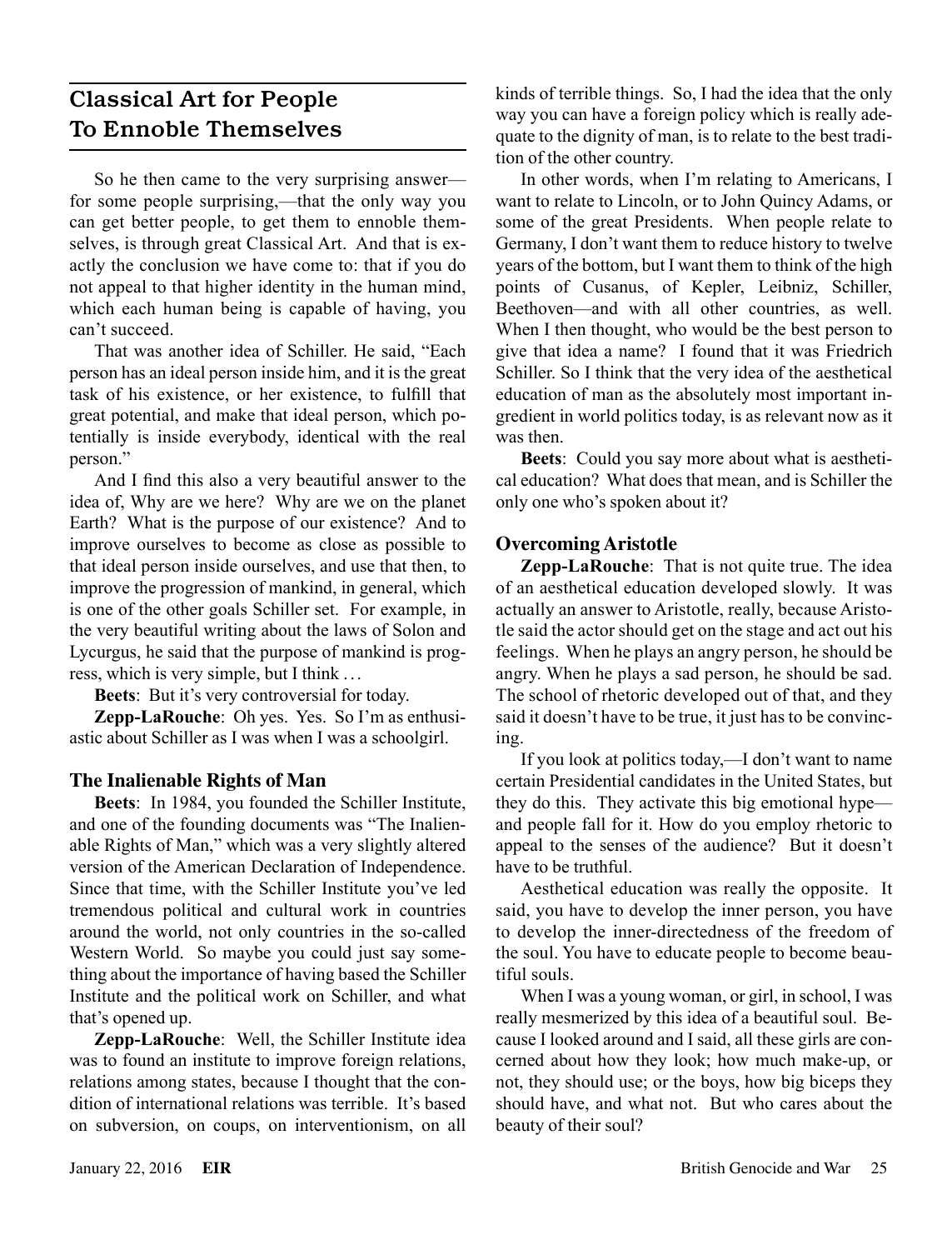Schiller had the idea that you can educate not only your mind, your intellect, but that you can, through beauty, educate your emotions. So eventually, when you reach the goal, or the proximity of a beautiful soul, you can blindly trust your emotions, because they will never tell you anything different than what reason would command. His definition of a beautiful soul was, that it's a person for whom freedom and necessity, duty and passion, are the same thing. And then later he said, the only person for whom this condition applies is the genius. However, he said everybody can become a genius. That is what beauty really is.

#### **Republican vs. Oligarchical**

That came from his very deep anti-oligarchical conviction. To my knowledge, he was probably one of the first people, if not the first person, in general, who differentiated between the oligarchical system, and the republican system.

I have mentioned his writings about Solon and Lycurgus, where he described Solon, the state model based on natural law, on the common interest of man, as the focus of mankind, as compared to Sparta, the oligarchical model, where you have a small elite subjugating the masses. He had this idea that if every human being becomes a beautiful soul, or becomes a genius, then

oligarchy will vanish, because then people are selfthinking and inner-directed.

That, by the way, is what is lacking the most today. People have completely forgotten to be self-governed, self-thinking, the inner freedom is not. .. People complain about all kinds of external tyrannies, and dictatorships, and so forth, but I think the biggest tyranny is the inability to be inner-directed. As I said, I don't know anybody who is so much concerned with that, the idea of the inner freedom. And he defines beauty as the freedom in appearance, and I think that this is so important for today.

**Beets**: Can you say more about that, the freedom in appearance?

**Zepp-LaRouche**: He had an idea of beauty which was very much detached from sensuous experience. He said there must be a condition of beauty which is basi-



*Joan of Arc (1412-1431) depicted on horseback in an illustration from a 1505 manuscript. She was one of Schiller's exemplars of a "beautiful soul."*

cally an idea based on reason. And it's not like what the English Enlightenment would say, that an idea comes from the distillation of sensuous experience. The English Enlightenment, they basically had this idea, man is born as a *tabula rasa* [blank slate], and then you bang your head against the wall, which is an experience, and then you make an idea out of that, which is sort of ridiculous.

So Schiller said, no, there must be an *idea* of beauty, so that when you find something beautiful in reality, and it coincides, that is a lucky coincidence, but that does not mean that this idea of beauty comes from the sensuous experience. And that idea of harmonious development, the idea of freedom in the appearance, is exactly what corresponds.

Because you see, Kant was very prevalent in the 1790s, which was when Schiller wrote many of these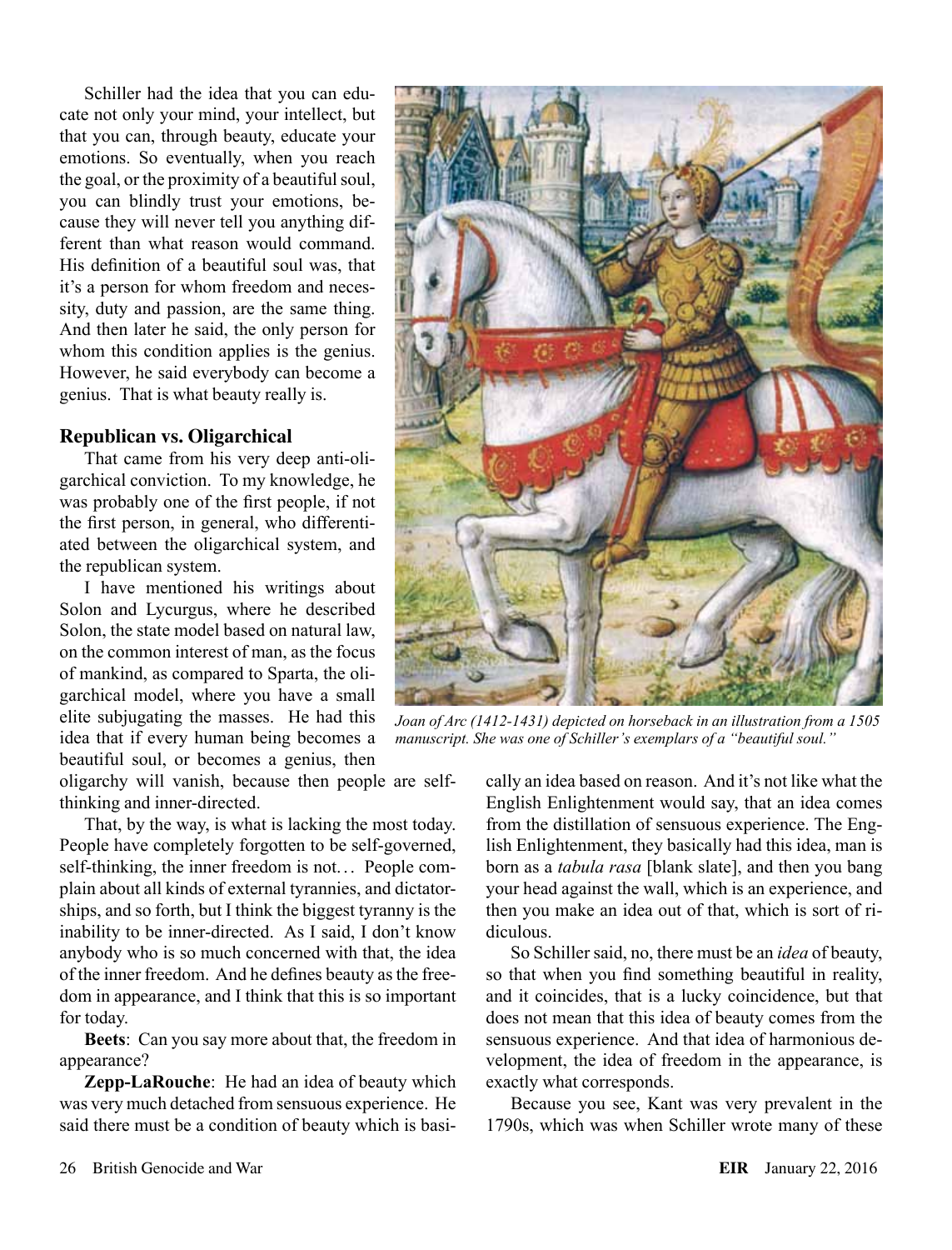aesthetical writings. Kant had the idea that you have to have a Law of Morality, the so-called categorical imperative, that you should not do anything you don't want to be done to you, to yourself, and that you sort of have to have rules, which you obey.

# Overcoming the Brutalization of the Population

And Schiller was very upset. He said, we who love freedom so much, don't even want to look at the procedure by which a person forces himself to be moral,—aghh! I have to be moral. The people go to church, and they say, I have to be moral, and then on Monday, they behave as piggishly as on Saturday.

But he said that basically it is the inner conviction which should guide you. And beauty is both sensuous,—it obviously pleases the senses,—but it is also an emotion born out of reason. So beauty helps you to educate your emotion, and he had the idea that Art which is not beautiful, should not be called Art, because it's not Art. Only if it's beautiful, does it elevate people. And I agree with that. That's also not the popular view today, but I fundamentally agree with it.

**Beets**: Right. It's very much against the popular view, but I think it does get to something I was thinking about. What you're saying, and Schiller is saying, is that everyone in society can aspire to, and achieve, the level of genius, and that within everyone there's the potential that his impulses

would be coherent with the good, and with reason. I think that seems such an impossible idea, when you look around in society today, but I think what you're bringing up about Art, and culture generally, which is something which is a social thing.... It is something which is shared as an identity among an entire culture and an entire people, and gives a sense of the pathway by which you could educate masses of people to that level.

**Zepp-LaRouche**: I think that great Art is really very, very important, because you have today a culture which is going from ugly to more ugly, and every time you think the bottom has been reached, some perverse satanist comes up with something worse.

I think that that is really deliberate. It's part of an



*The descent of the French Revolution into barbarism like this, is what inspired Schiller to write his* Aesthetical Letters*.*

oligarchical system. You had it in the Roman Empire with the circus and the amphitheater, where the Christians were thrown to the lions, or the gladiators were fighting, and then the audience was asked by the Emperor, should this person live, or die, and the person could make thumbs up or thumbs down, determining if the person would be killed. And they did that deliberately to engage the population in brutalization, because by participating in such a murder, which it *de facto* was, you would make people worse, and controllable.

On the other side, in great Classical Art,—in music it's very much obvious, but also in great poetry, in painting, in architecture, in city-building, in practically every art form,—what you do is you appeal to that fac-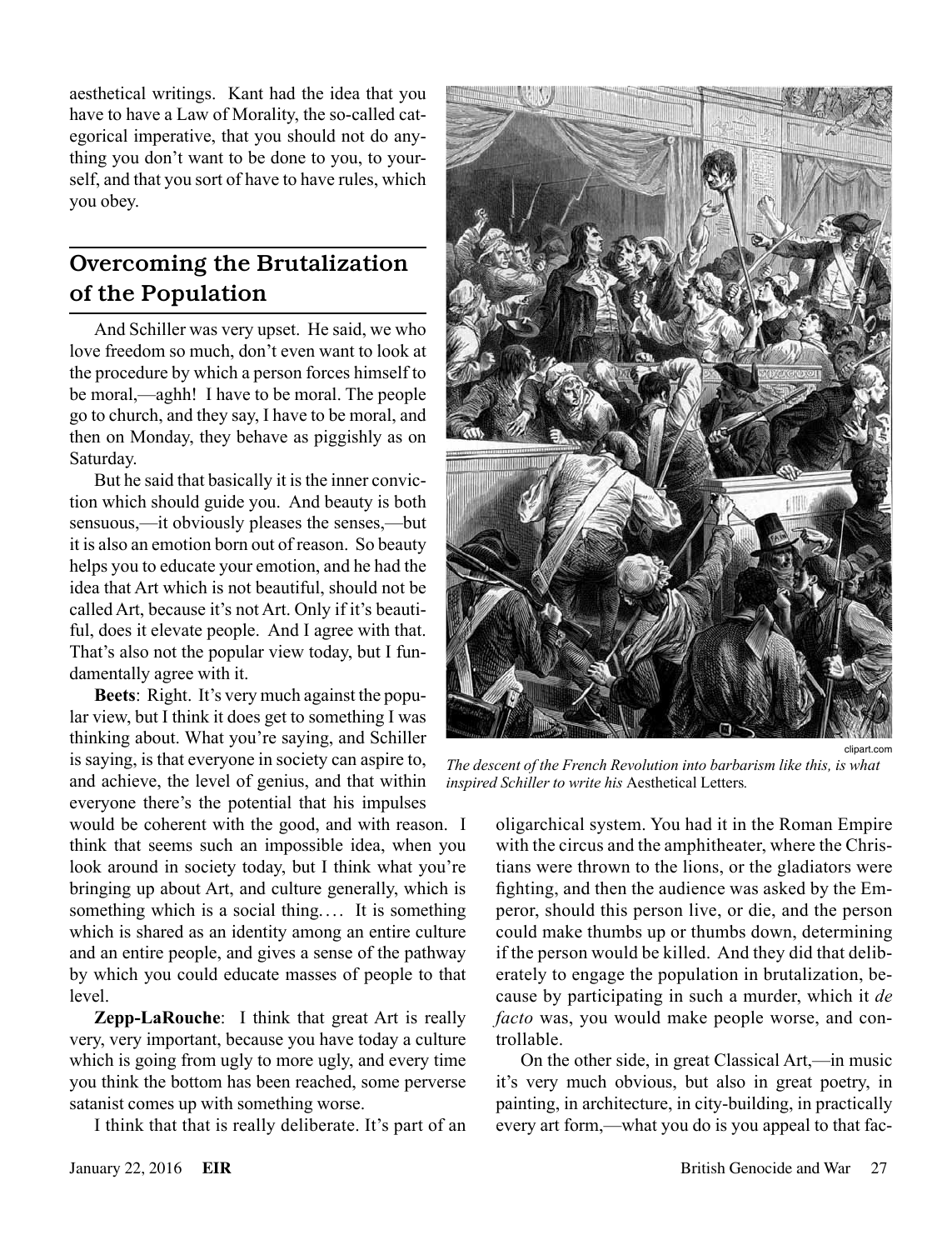ulty of the human mind where creativity is located. So that is why great scientists always—I don't know any exception—were also playing music, listening to music, and it would increase their ability to form hypotheses.

Because creativity is when you have to think about something that did not exist before. So you have to put your mind in that sort of playful condition, where you are willing to think something which does not exist in the existing body of knowledge. If you follow the great compositions in music, or you study great Classical drama, or you look at a poem, Classical poems, not just Dadaism, or some arbitrary phrases,—great Classical poetry is extremely important.

Think about what the difference is between prose and the poem. The meaning of the poem does not lie in the prose, and it forces your mind to form that higher level of idea, which is this intangible, this thing which has no weight, no dimension, but is effective. Ideas are the most effective thing in the universe. And great Art is what makes the mind able to think these beautiful things called ideas.

**Beets**: I was just reading Humboldt's account of the development of Schiller's mind, and he talks about that moment in the poem when you can't reason the meaning out of the words anymore. The only thing that's left is for the imagination to make a leap, a powerful leap of hypothesis to exactly this new concept that you're discussing. Only poetry and art can do such a thing.

**Zepp-LaRouche**: Yes.

## *Empfindungsvermögen*

**Beets**: Let me ask you this then, because in the *Aesthetical Letters*, Schiller has a concept which is not in the English language in the same way, but the German word is *Empfindungsvermögen*. There are many ways to translate it. One is the capacity for feeling, or the capacity to be moved by emotion, maybe. But he said that that is the thing which is the most lacking in the culture. Truth in the culture is not going to come from any more knowledge or information. It has to be found in the *Empfindungsvermögen*. So I wonder, if you could enlighten Americans more on this concept.

**Zepp-LaRouche**: Schiller also said at one other point that most people in the modern times,—that was 200 years ago—are like crippled plants. If you've ever tried to garden, you probably know that if you put too much light, then the plants become long and thin. If you put too much fertilizer, they die. If they have too much water, or too little water. . .

So a crippled plant is a person who has developed maybe one aspect of his potential personality, but has no harmonious development. What is lacking, therefore,—people may have skills in an area, they may be good engineers, or they may be good scientists, or maybe good at whatever they are, but they are not capable of absorbing the totality of the world into their own being, let alone the universe.

What Schiller basically said is, it is that quality which—I have struggled to find a good English expression, and the closest I came was many words, not one word. I would call it the totality of the ability of the mind and the soul to absorb the world. And he said that the development of that quality is the most important necessity of his time. And if he were around today, he would say, oh, my God, it's so much more important today.

And therefore, I think that the idea of developing that quality is really a challenge for us today. In a certain sense this was already expressed by Gotthold Lessing, who was a generation earlier, preparing the German Classical period. In his writings on aesthetical education, he said that the most important quality is compassion, which is sort of going in the same direction. And he said, people should listen and look at great Classical drama, because in the drama, you can train your emotions, because you can feel larger issues than are in your immediate environment.

Schiller wrote a beautiful essay about the theater as a moral institution. He said if a normal person, a baker, or a hair-dresser, goes into a theater, and sees the great fate of mankind on the stage, and if the drama is well written, he or she has to identify with the person on the stage, and that way become bigger than in his or her real life. And that way you can train in a playful way, the kind of emotions you really need in your own life, day to day. I think that that is something we really have to go back to. Because that's why you have to go to the high points in culture, when you try to get out of the present decay.

That is really why we should concern ourselves with all of these people, Schiller, Lessing, and others. Because the big question is, how do we mobilize in hu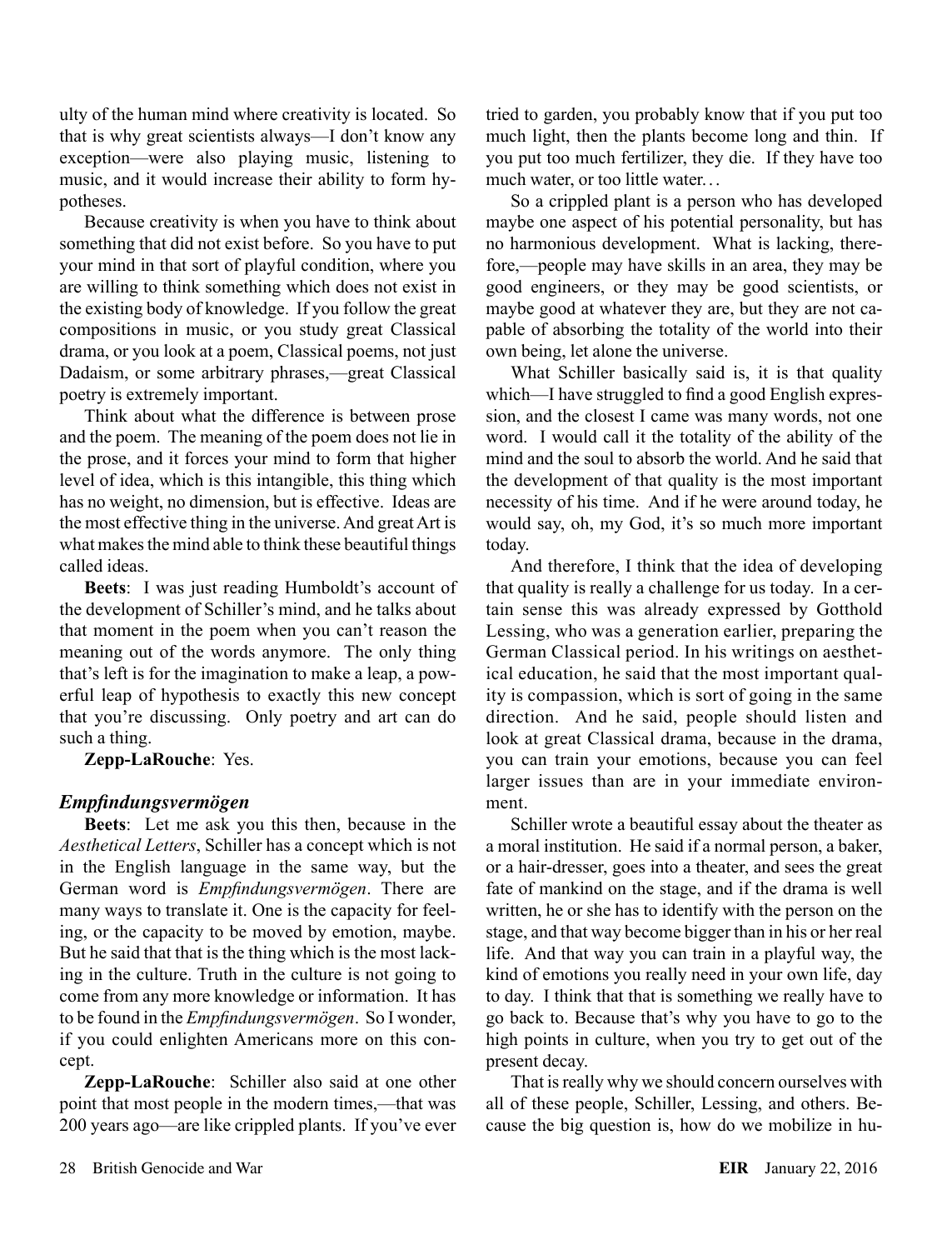manity right now that inner force to get us from the abyss,—and we are clearly at the abyss. Now we're at the verge of nuclear war. We are in the middle of a new financial crash, and people are not prepared.

#### **Everybody a King**

And it may look like a deviation, or like a diversion, to then say that we have to look at great Classical Art. We have to read Schiller's play *Wilhelm Tell*. *Wilhelm Tell* is very important, because there is this famous Rütli Oath, which expresses the commitment of the Swiss people, at that time, which is almost identical with the text of the Declaration of Independence; or *Don Carlos*, where in the famous scene be-

tween Philip II and the Marquis of Posa, the Marquis of Posa says to Philip, "be a king of a million kings"; don't be a king lording over your underlings, but let everybody be a king.

And I find this a beautiful idea. Everybody should be a king. Everybody should be on the highest level of their humanity. You go back to these dramas, and you find there the concepts, which get you out of the present low conception of man.

I think it's very important that we have a Renaissance movement where people really go back to the highest levels. Because every Renaissance which ever happened in the history of mankind, was possible because people would go to the highest expression of culture of the previous period, and then sort of bathing in that, absorbing it, and then creating something new. That's what we have to do today.

**Beets**: That brings me to something I want to ask you to elaborate more, which is on the role of the artist.

I think you've touched on it in different ways, but Schiller had a very particular idea of the role and the identity of the artist in society. And you see it echoed in other people. Percy Shelley wrote a very famous essay, called, *In Defence of Poetry,* where he said that poets uniquely have the capacity to reflect the shadows of the futurity, and bring them into the present, and therefore poets are the true legislators of the world. And I think you also see it later in a different way in Einstein, who said that the imagination is more



*The scene of the Swiss taking the Rütli Oath in 1307, which Schiller featured in his drama* Wilhelm Tell*.*

important than knowledge, because it's through the imagination that you come to grasp new things that aren't part of the current world.

I was wonder if you would elaborate more specifically on the role of the artist in this kind of challenge that you've put out?

## *The Artists*

**Zepp-LaRouche**: Schiller wrote a beautiful poem, which I don't know if it's translated, or if it's well translated. It's called *The Artists*, and it is one of the most beautiful celebrations of how science and art inspire each other, and really lead to the combination of the two leading to this harmonious personality.

He also wrote several theoretical writings about this, one of them being the critique of Gottfried Bürger's poems. Bürger was Schiller's contemporary, and he would write in an absolutely Aristotelian way,—cry out your pain,—and had an terrible conception of what poetry should be. So Schiller used that occasion to again say what the mindset of the artist must be. For example, a poet must dare to move his audience, because, Schiller says, the artist has a unique ability to move the heart, and reach into the innermost movements of the soul. And because he has that power, he must have the highest standard for himself. Schiller demands that the artist ennoble himself to be an ideal man in the moment he performs his art.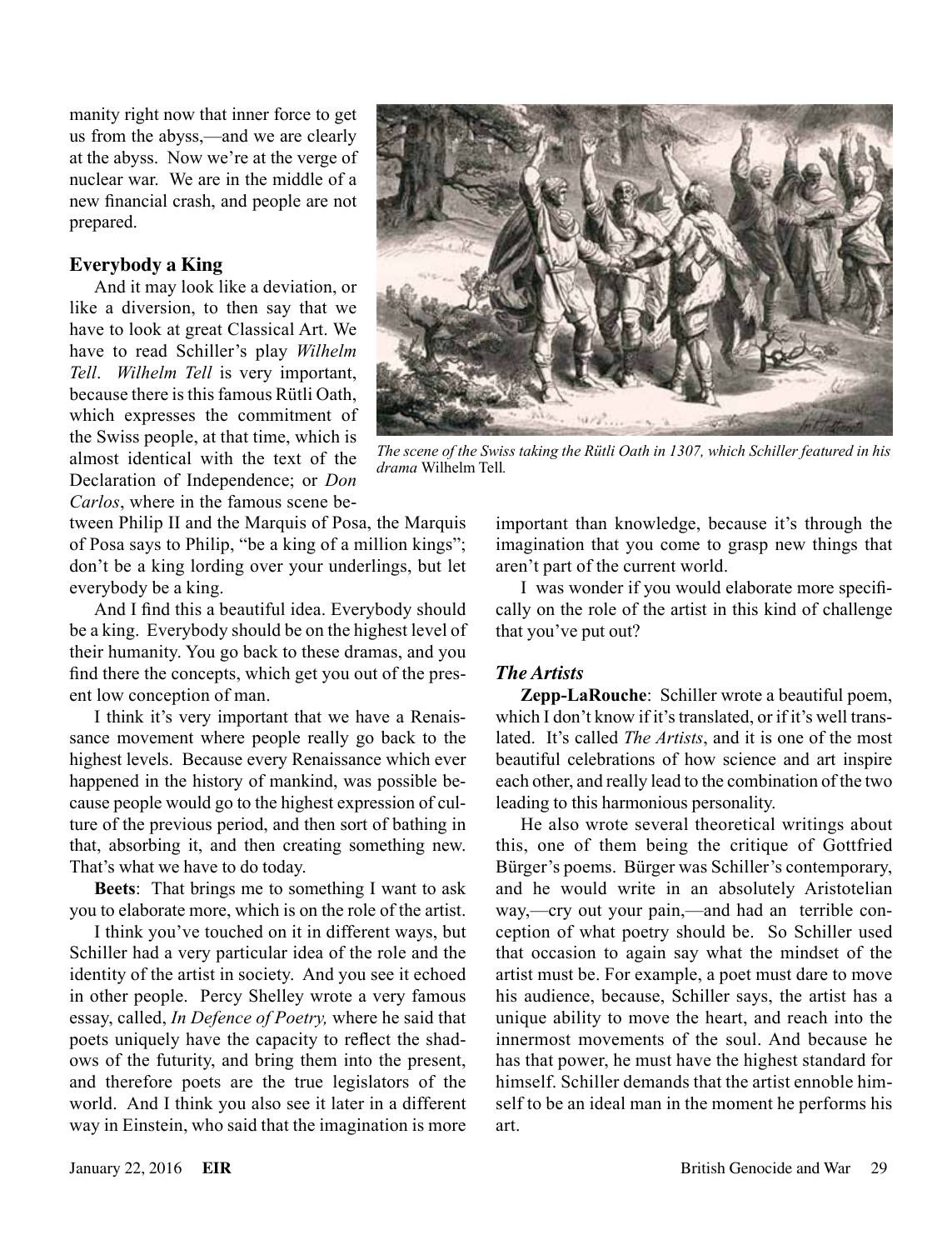# Two Forms of Law





*The lawgiver and poet Solon of Athens (640-558)*

*The lawgiver Lycurgus of Sparta (800-730)*

William C. Morey

If you think about certain conductors or singers who have really proven they can move people's hearts, you know that they are, at least in the moment of performance,—they are humanity. They express the idea of mankind. That may not be the case all the time. They may go back and have some... I know many people who do excellent music. I have known many of them over the years. And with some, I would hope that they would only do music, because their most beautiful humanity comes out in the moment they do that. And I advised several: Look, why don't you cut the intervals, where you're not like that? And obviously it's a process of perfection.

But I think Schiller demanded that the artist have an absolutely sure knowledge about what his effect, and the effect of his art is on the audience. That has to be a free expression of the audience, but the artist has to be sure about it.

So how do you solve that paradox? He says the selection of what you present must be a universal truth; it cannot be some arbitrary arabesque. This is totally contrary to Kant, who said an arabesque is more beautiful than something where you can see the plan of the Creator. Your creation has to evoke the freedom of the audience. So it has to be universally true, and it has to encourage that inner quality of the audience which makes man truly free.

Schiller was very serious about that. For example, in the preface to his play *The Bride of Messina*, he said that what Art should do is to set us free, not only for a moment, but really. So he says the person who goes to a concert or to a play, who is touched by the power of this performance—when he goes out, that power remains with him.

And I found that to be very true. Because when you look at something horrible, like so-called *Regietheater* art, this modernist interpretation of the great Classical Art—or even a bad play, it does the same thing with you but in the other direction. I have found that even if it is only for clinical purposes, I look at something ugly, it haunts me for days. I have terrible feelings and emotions and images in my mind, and it's very difficult to get rid of them.

This is why Plato, for example, advised that children should not even look at the plays of the great Greek tragedians, because they would portray murder in the family, revenge, bloody circumstances. And he said that children's minds should not be impressed with such ugliness. Now if Plato, or Schiller, for that matter, would see our modern entertainment, which is all blood and gore, violence, pornography—but mostly violence—they would say, how can children have a chance to become true human beings, if their minds are already molested at an early age by this horrible entertainment?

So I think that therefore, Art has to be exactly on the level which Schiller requires. And I think that it can be done, because on the other side, I think that Schiller also agreed—I don't have any evidence that he knew Nicholas of Cusa, but the same spirits reflects itself in all his writings—that once you taste the sweetness of truth, of beauty and truth, that you do not want other sweetnesses any more. So I believe that once people have access to great Classical Art, and they experience the powerful effect it has on them, they become totally impassioned about it.

**Beets**: You said something about the process of perfection, and I think you were just referring to it from the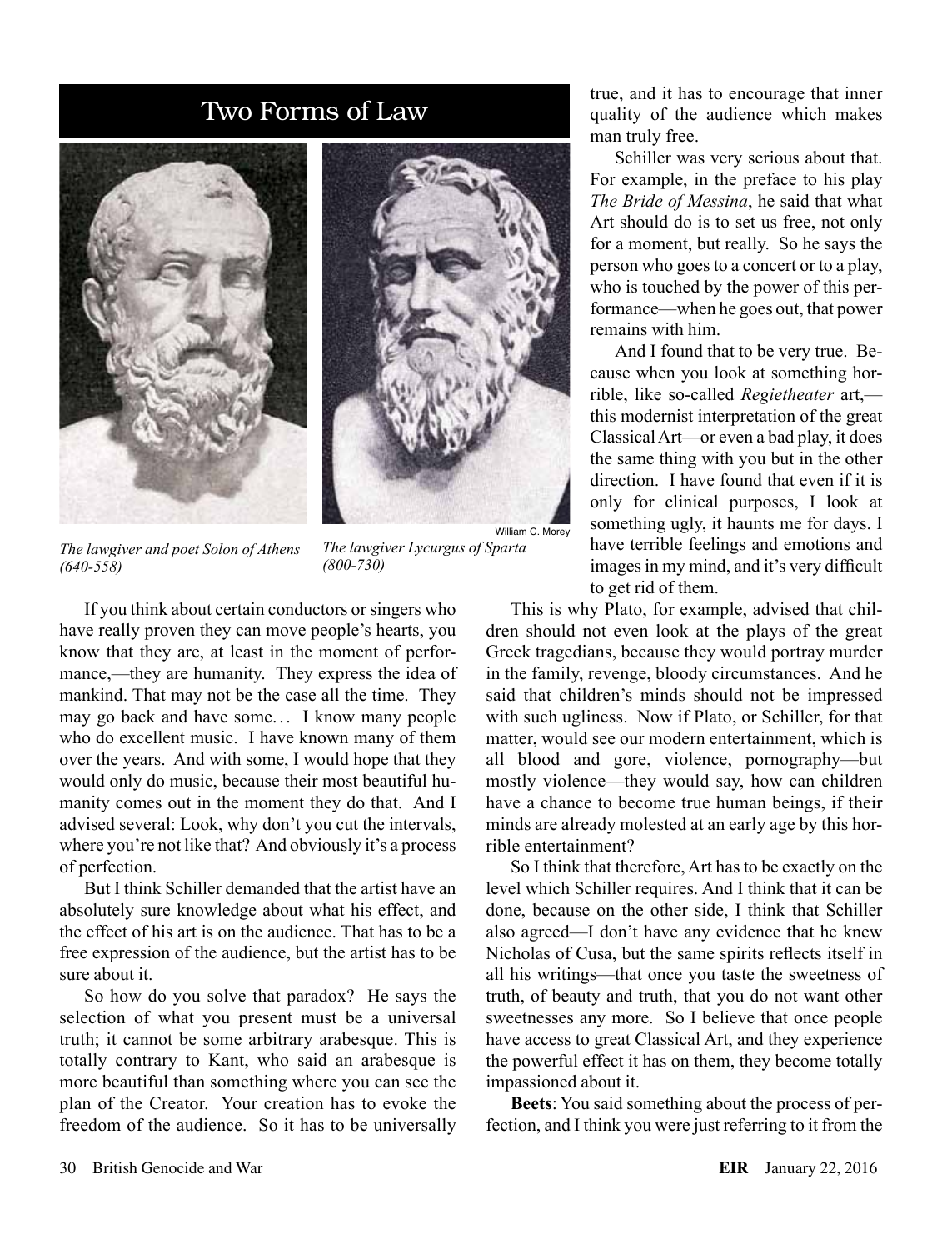standpoint of the individual, the individual artist over time. But also, when we were talking the other day, we discussed it from the standpoint of society as a whole: that Schiller asserts the concept of the ideal, but this is not a fixed goal. This is something which society is constantly able to develop toward. So I was wondering if you could elaborate a little bit more on that.

**Zepp-LaRouche**: He says, for example, in the *Aesthetical Letters*,—I forget, it was, maybe the 11th letter, or so, that the goal is the direction, and it has been reached, once you move on it, or once you have chosen it, which sounds paradoxical. But it's true, because Schiller taught many times, in his works, in his poems, in his dramas—they are full of this idea that there is an inner cohesion between the creative human mind, and the lawfulness of the universe.

He even wrote poems about it. For example, he wrote a beautiful poem about Columbus, Columbus crossing the ocean and discovering

America. I'm now using my own words, and there is this formulation where he said that what the mind conceptualized, nature had to prove to give. He says it more beautifully than I'm saying it now, but it's the idea that there is something in the human mind which is absolutely in correspondence with the laws of the universe, mentioned yesterday in the Policy Committee discussion; and it is the human mind which drives that force in the universe, your mind being part of the universe, not some observing or something outside of it.

I think that that is what will move mankind forward forever. Schiller was convinced that there is a limitless perfectibility of mankind, and I think that is absolutely true. If you look at history, we only have maybe five



*One of the more than a dozen statues of Friedrich Schiller in cities throughout the United States. This one is in Columbus, Ohio.*

thousand years of history which has been recorded, through writing, or some other form that is intelligible. I mean, that's just nothing. You said that mankind is a teenager. I think we are in an embryonic condition of mankind in terms of what the potential is for mankind to develop.

## **What Happened to Schiller in America?**

**Beets**: That's a beautiful idea. I hope it's the case.

One final question, at least, for today, or final topic to bring up: Americans today, almost nobody today, knows Schiller, but that wasn't always the case. If you go back to the Nineteenth Century, Schiller was extremely well known. In a lot of our major cities, you have statues of Schiller in the city center somewhere, or in the parks in the middle of the cities. His plays were performed. So, what happened? Why have Americans lost this great thinker?

**Zepp-LaRouche**: I think, as you said, when there were the celebrations for his hun-

dredth birthday in 1859, or the hundredth anniversary of his day of death in 1905, there were thousands of people who watched the plays in German, in Chicago, in Philadelphia, in many other places. And people really loved Schiller. He was the most beloved German poet ever. And I think one-third of Americans have, according to a census of 2012, German heritage. That's not little. One-third is quite some component of the American identity.

Now that unfortunately got completely eliminated through Teddy Roosevelt, because you had the Anglophile tradition in America of basically the agents of the British Empire, who tried to undo the American Revolution. First was the War of 1812. Then actually the Confederacy was allied with the British Empire,